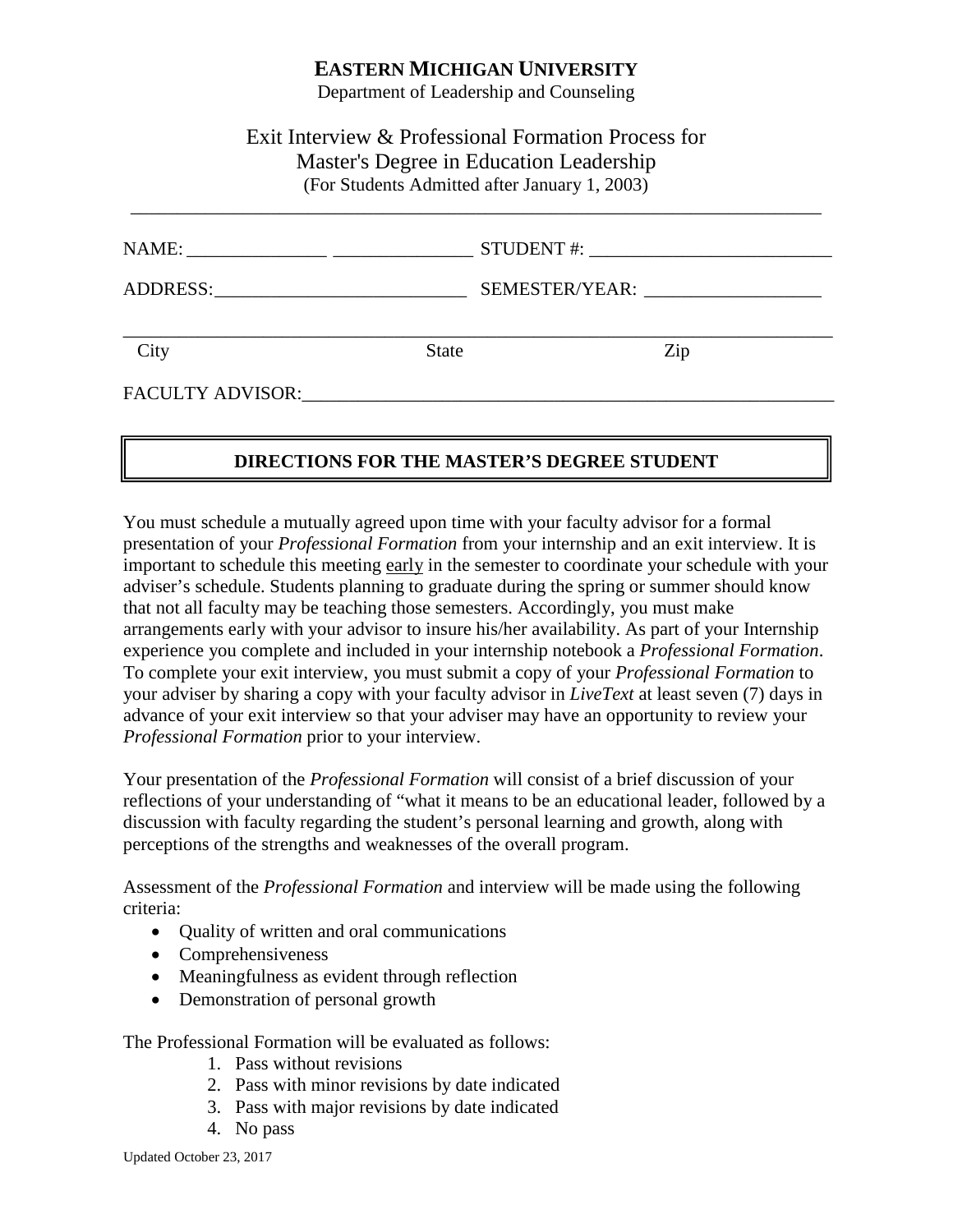# *Professional Formation*

As part of your internship experience you were asked to write a *Profession Formation*, which required you to review your self-assessment, journal, critical incident report(s), interview notes, your supporting materials, as well as your EDLD course work and develop a synthesis of your learning in your program. Because of this refection, you have developed a personalized understanding of "what it means to be an administrator."

In this process, you prepared a 4-5-page paper addressing the following questions:

- During the program students read a lot and participate in many assignments and activities. Of all these things, what two or three are most memorable and how have they shaped who you are as a leader?
- As you reflect on your internship and the experiences you have had in your coursework, what are the skills, attitudes and feelings you would want to promote as an educational leader? Why are these important?
- What experiences in the internship shaper your beliefs? What experiences in your coursework have shaped your beliefs? How have they changed because of the internship and/or coursework? How have you changed as a leader? What stands out as areas of significant growth for you as an educational leader?
- As reflect on your internship and the experiences you have had in your coursework, what other experiences do you need to engage in as you continue your professional growth?

As your final experience in the program, we would like you to share your *Professional Formation* with your adviser as well as participate in an exit interview.

# **LiveText**

To share your *Professional Formation*, you will need to create and share a document on LiveText with your adviser.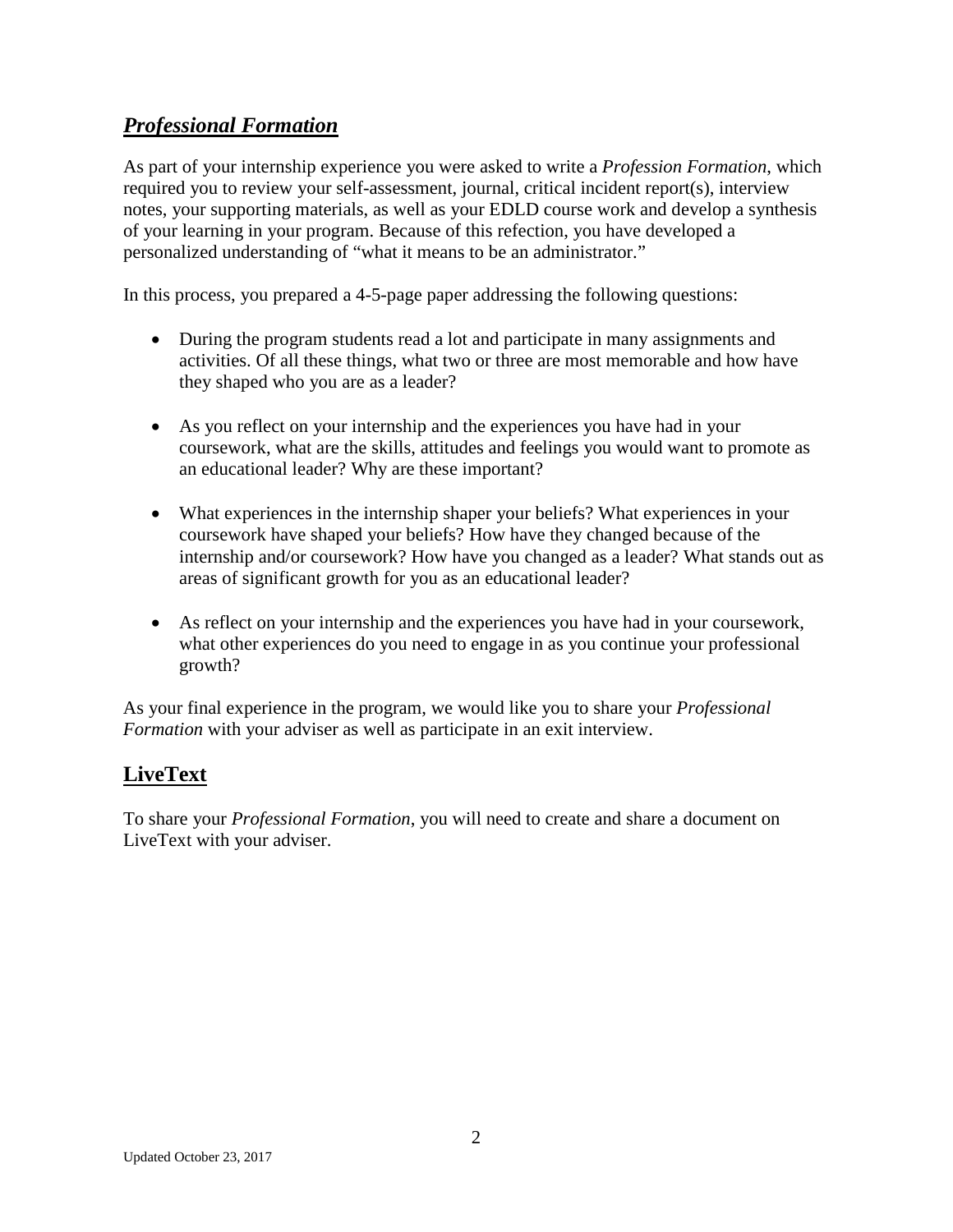#### **TO BE COMPLETED BY ADVISOR**

| A Professional Formation & Exit Interview was held on __________________________ | at |
|----------------------------------------------------------------------------------|----|
| a.m./p.m.                                                                        |    |
| The student's portfolio was evaluated as follows (PLEASE CHECK ONE):             |    |
| $\Box$ Pass                                                                      |    |
|                                                                                  |    |

□ No Pass

| $\Box$ Exceeds Standards                                              | $\Box$ Meets Standards                                                 | □ Does Not Meet Standards                                                |
|-----------------------------------------------------------------------|------------------------------------------------------------------------|--------------------------------------------------------------------------|
| The quality of the Professional                                       | The quality of the Professional                                        | The quality of the Professional                                          |
| Formation writing and content is<br>superior and provides substantial | Formation writing and content is<br>acceptable and provides sufficient | Formation writing and content is<br>substandard or does not provide      |
| evidence that the student has met                                     | evidence that the student has met                                      | sufficient evidence that the student                                     |
| each of the program standards.<br>Through reflection, the student     | each of the program standards.<br>Through reflection, the student      | has met each of the program<br>standards. Or, the student is unable to   |
| documents personal growth and<br>demonstrates the ability to          | demonstrates an understanding of<br>the connection between course      | adequately articulate connections<br>between course work and practice or |
| synthesize learning experiences                                       | work and practice and documents                                        | document personal growth as a                                            |
| into a coherent theory of action to<br>guide professional practice.   | personal growth.                                                       | leader. The student will be asked to<br>revise and re-submit their       |
|                                                                       |                                                                        | Professional Formation.                                                  |

Signature of faculty advisor: Date: Date:

\*\*Advisors – Upon completion please e-mail Earl Roggeman at [earl.roggeman@emich.edu](javascript:editContact() noting the students' name and ID number and successful completion. Or you may return this form to the Rose for processing.